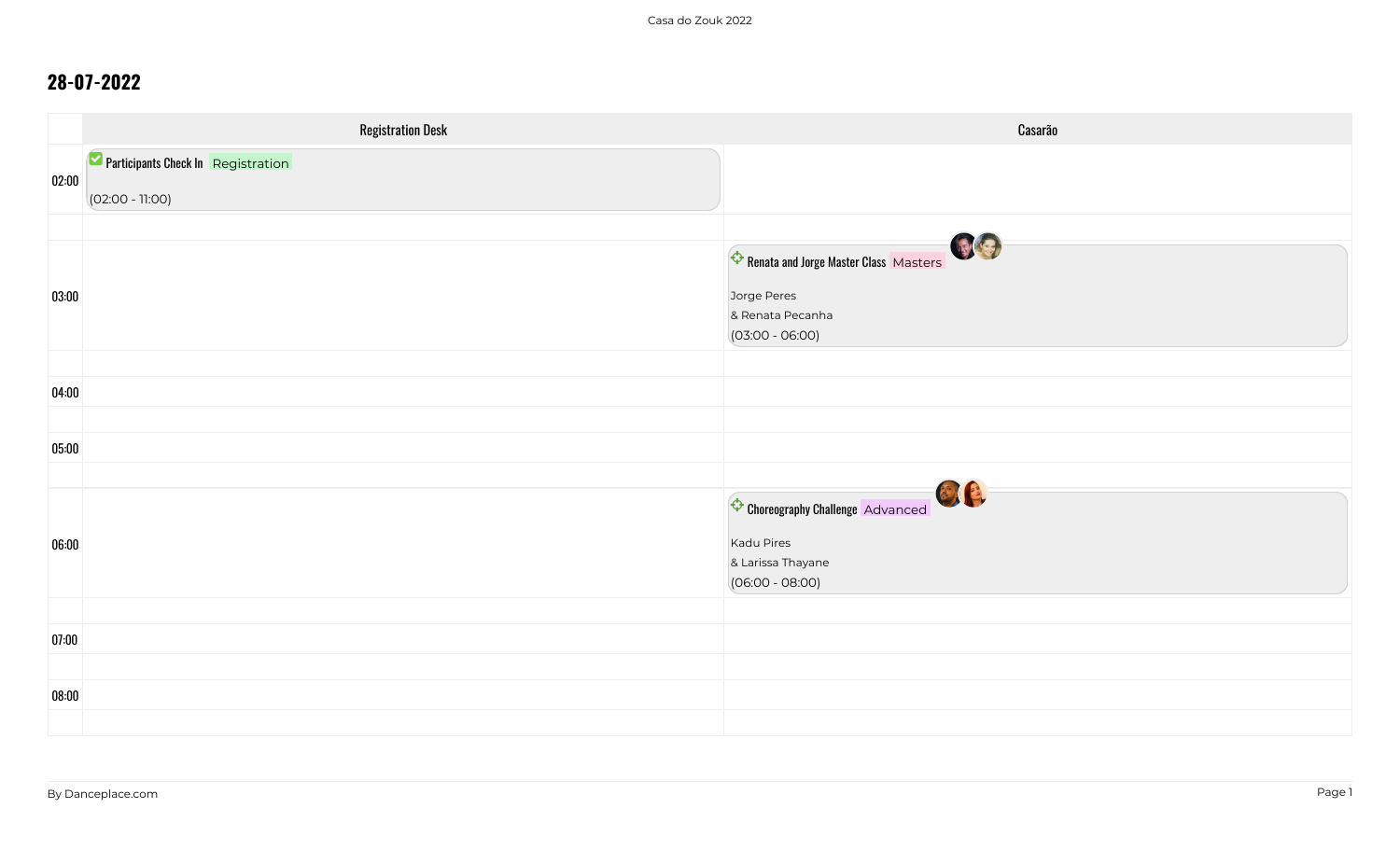| 09:00 | Texty Party<br>Jimmy Hong<br>& Kadu Pires<br>$(09:00 - 03:00)$ |
|-------|----------------------------------------------------------------|
| 10:00 |                                                                |
| 11:00 |                                                                |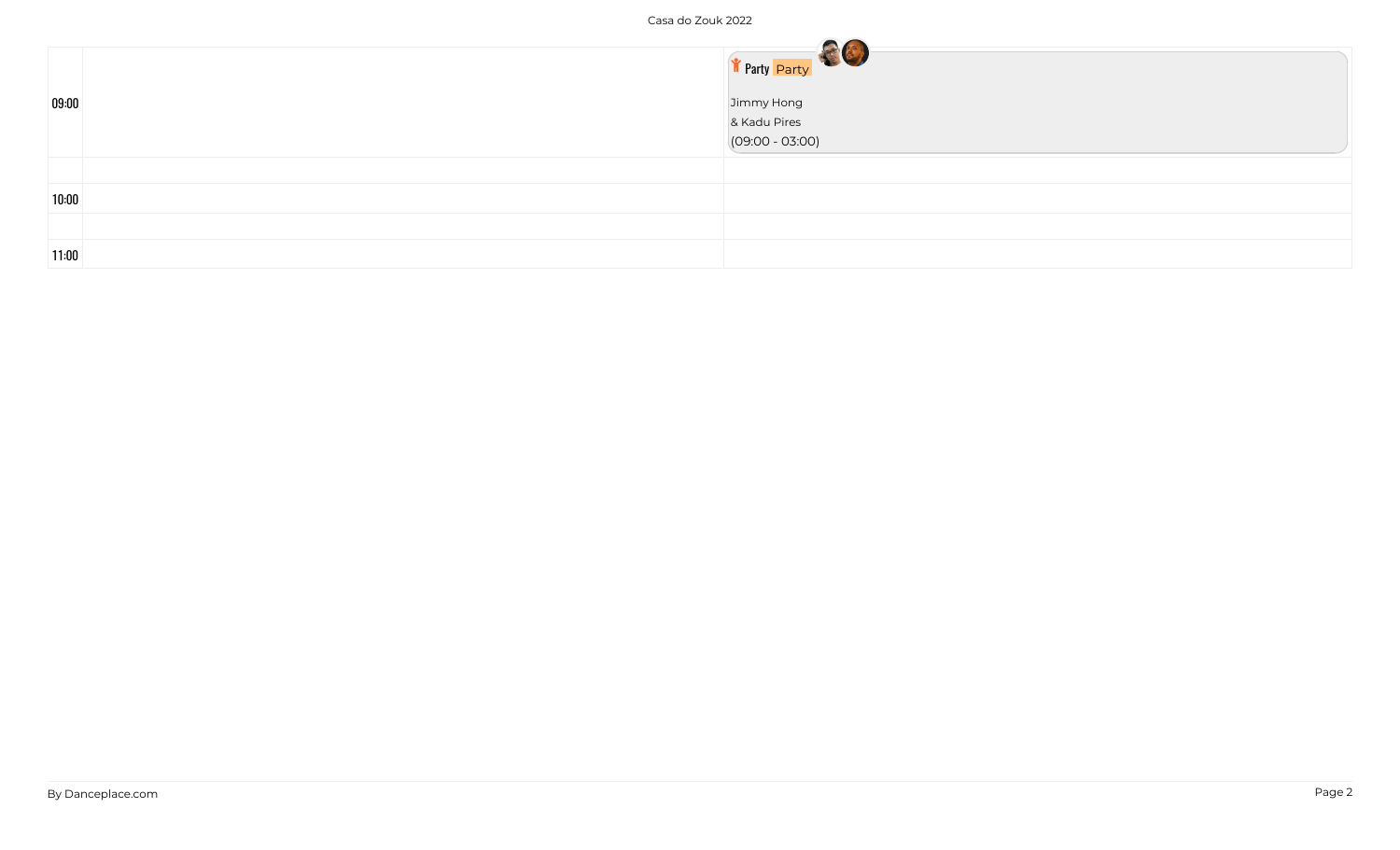|       | <b>Registration Desk</b> | Casarão                                                     | Casinha                                                                                                  |
|-------|--------------------------|-------------------------------------------------------------|----------------------------------------------------------------------------------------------------------|
|       | Check In Registration    |                                                             |                                                                                                          |
| 09:00 | $(09:00 - 11:00)$        |                                                             |                                                                                                          |
|       |                          |                                                             |                                                                                                          |
| 10:00 |                          | Workshop Intermediate<br>Alisson Sandi<br>$(10:00 - 11:00)$ | Q g<br>Zouk flow through weight shift Advanced<br>Izzy Washington<br>& Steve Reilly<br>$(10:00 - 11:00)$ |
| 11:00 |                          |                                                             |                                                                                                          |
|       |                          | CO<br>Counter balance with confidence Intermediate          | 日日<br>Playing with axis Advanced                                                                         |
|       |                          | Jimmy Hong                                                  | Bruno Ferreira                                                                                           |
|       |                          | & Kylie Roots<br>$(11:10 - 12:10)$                          | & Sarah Evans<br>$(11:10 - 12:10)$                                                                       |
| 12:00 |                          |                                                             |                                                                                                          |
|       |                          | 图像<br>Improve your individual technique Intermediate        | GI.G<br>Head movement and tilted turns Advanced                                                          |
|       |                          | <b>Kadu Pires</b>                                           | <b>Becky Crystal</b>                                                                                     |
|       |                          | & Larissa Thayane<br>$(12:20 - 01:20)$                      | & Leonardo Neves<br>$(12:20 - 01:20)$                                                                    |
| 01:00 |                          |                                                             |                                                                                                          |
|       |                          | <b>Y</b> Jack and Jill Novice Jack and Jill                 |                                                                                                          |
|       |                          | $(01:30 - 03:00)$                                           |                                                                                                          |
| 02:00 |                          |                                                             |                                                                                                          |
|       | By Danceplace.com        |                                                             | Page 3                                                                                                   |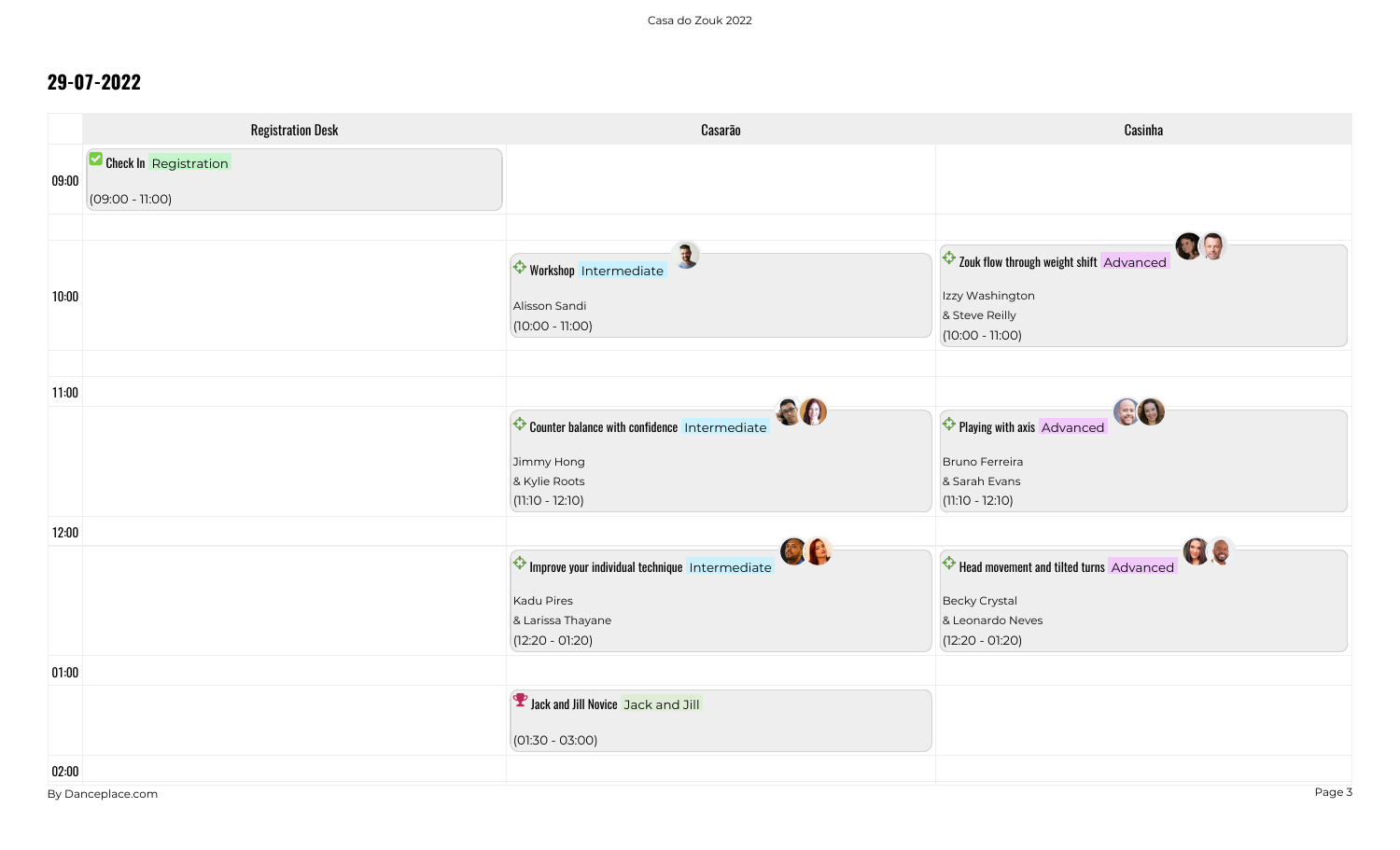|       | Exploring lines and directions Intermediate   | Explore the lines in a creative way Advanced |
|-------|-----------------------------------------------|----------------------------------------------|
| 03:00 | Jamie Lee                                     | Jorge Peres                                  |
|       | & Sandro Santos                               | & Renata Pecanha                             |
|       | $(03:00 - 04:00)$                             | $(03:00 - 04:00)$                            |
|       |                                               |                                              |
| 04:00 |                                               |                                              |
|       | GI S<br>Improve your soltinho Intermediate    | 3 Skills to surrender Advanced               |
|       | <b>Becky Crystal</b>                          |                                              |
|       | & Leonardo Neves                              | Layssa Liebscher                             |
|       | $(04:10 - 05:10)$                             | $(04:10 - 05:10)$                            |
| 05:00 |                                               |                                              |
|       | Head movement with body movement Intermediate | 副良<br>Choreography Challenge Advanced        |
|       |                                               | Kadu Pires                                   |
|       | Dharshana Ratnayake                           | & Larissa Thayane                            |
|       | $(05:20 - 06:20)$                             | $(05:10 - 07:10)$                            |
| 06:00 |                                               |                                              |
|       |                                               |                                              |
| 07:00 | Floor Trial Tech Rehearsal                    |                                              |
|       | $(07:00 - 08:00)$                             |                                              |
|       |                                               | Floor Trial Tech Rehearsal                   |
|       |                                               | $(07:10 - 08:00)$                            |
| 08:00 | Dinner Dinner                                 | Dinner Dinner                                |
|       | $(08:00 - 09:00)$                             | $(08:00 - 09:00)$                            |
|       |                                               |                                              |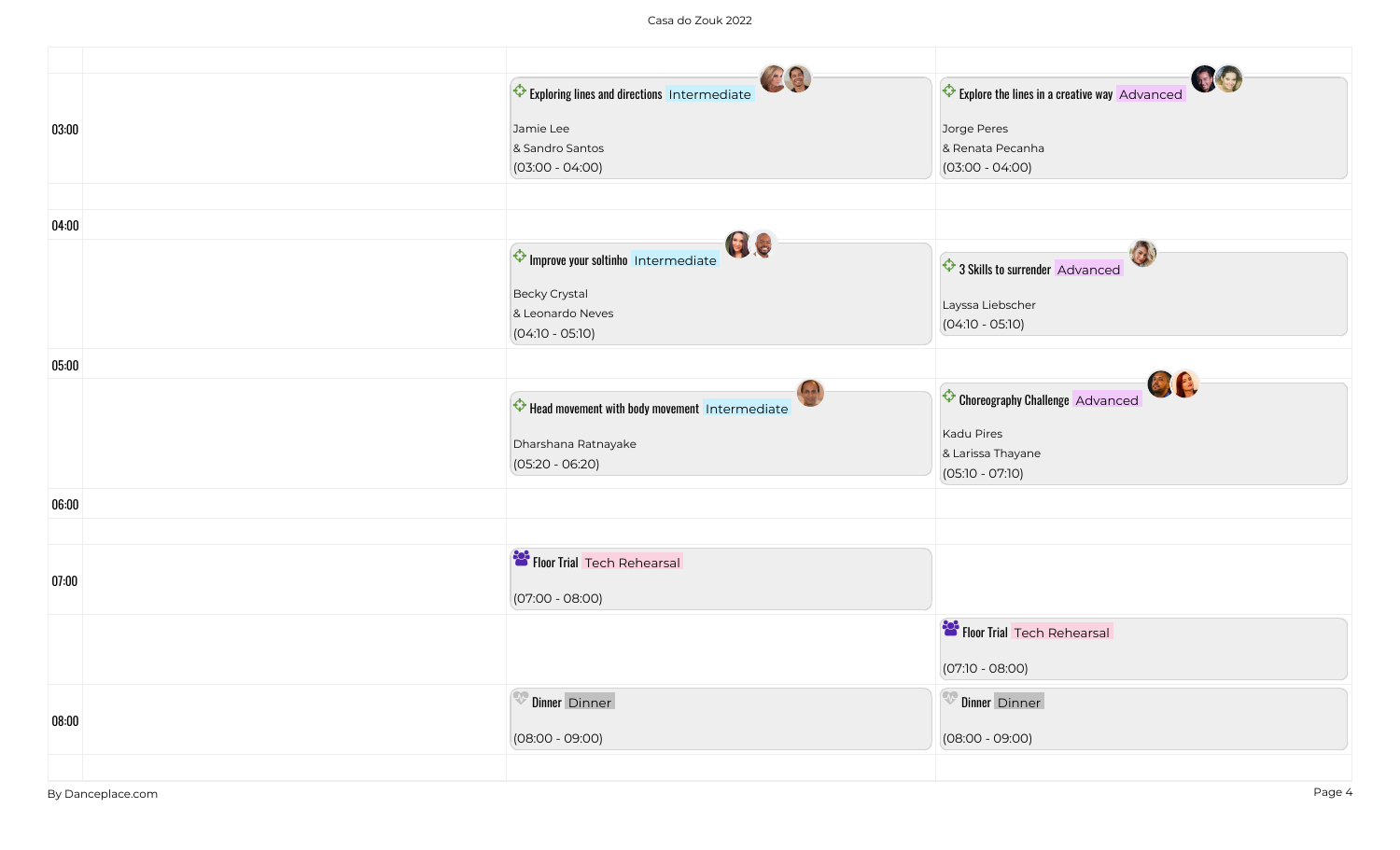| Casa do Zouk 2022 |                                                                                    |                                                                                    |
|-------------------|------------------------------------------------------------------------------------|------------------------------------------------------------------------------------|
|                   | T Party Party                                                                      | The Party Party                                                                    |
| 09:00             | Jimmy Hong<br>& Jorge Peres<br>& Kadu Pires<br>& Wesley Silva<br>$(09:00 - 05:00)$ | Jimmy Hong<br>& Jorge Peres<br>& Kadu Pires<br>& Wesley Silva<br>$(09:00 - 04:00)$ |
| 10:00             | Shows Sshow<br>$(10:00 - 11:00)$                                                   |                                                                                    |
| 11:00             |                                                                                    |                                                                                    |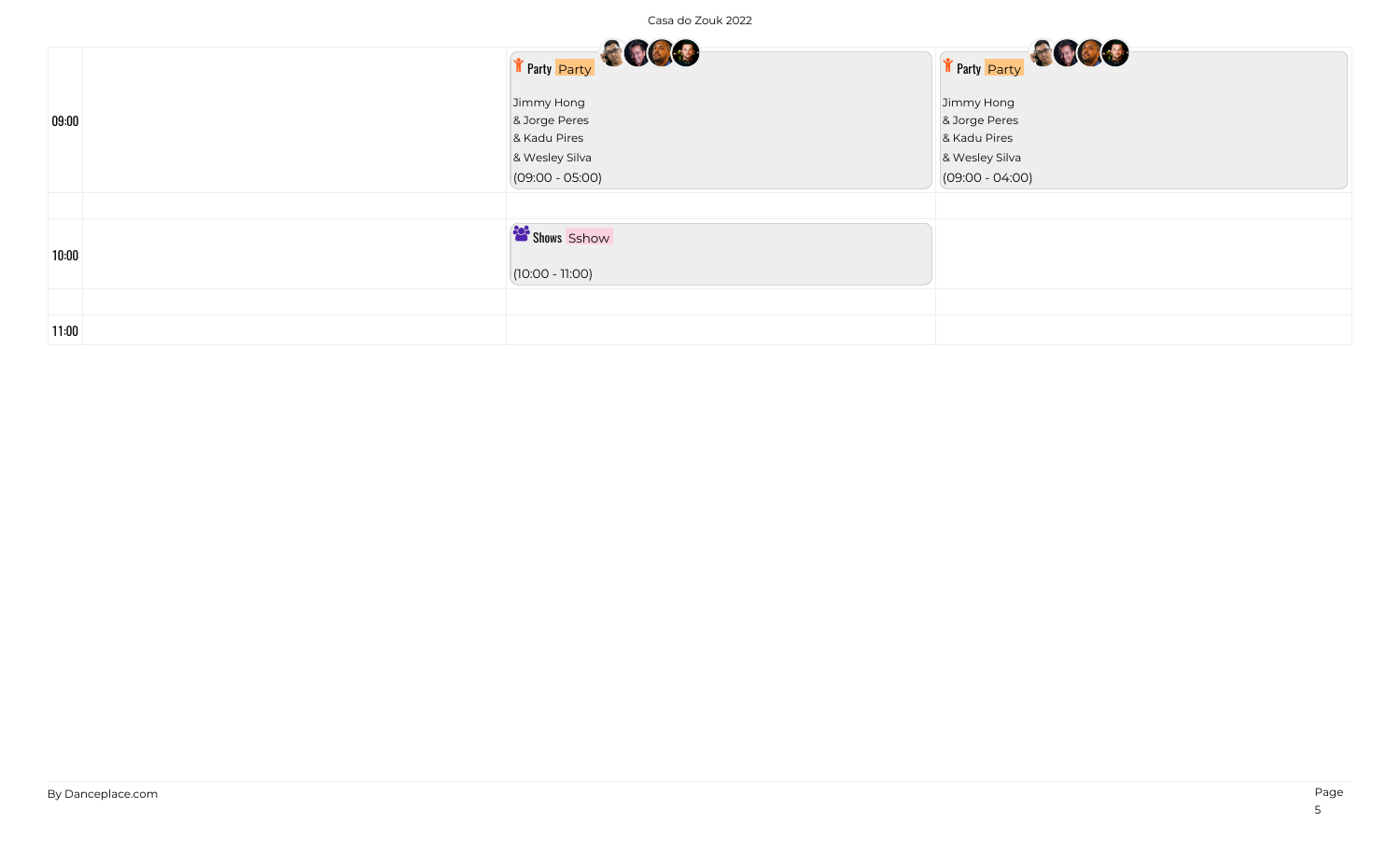|       | Casarão                                                     | <b>Registration Desk</b>                   | Casinha |
|-------|-------------------------------------------------------------|--------------------------------------------|---------|
| 12:00 |                                                             |                                            |         |
|       | Workshop Intermediate<br>Alisson Sandi<br>$(12:20 - 01:20)$ |                                            |         |
| 01:00 |                                                             |                                            |         |
| 02:00 |                                                             |                                            |         |
| 03:00 |                                                             |                                            |         |
|       |                                                             |                                            |         |
| 04:00 |                                                             |                                            |         |
| 05:00 |                                                             |                                            |         |
| 06:00 |                                                             |                                            |         |
| 07:00 |                                                             |                                            |         |
|       |                                                             |                                            |         |
| 08:00 |                                                             |                                            |         |
| 09:00 |                                                             | Check In Registration<br>$(09:00 - 11:00)$ |         |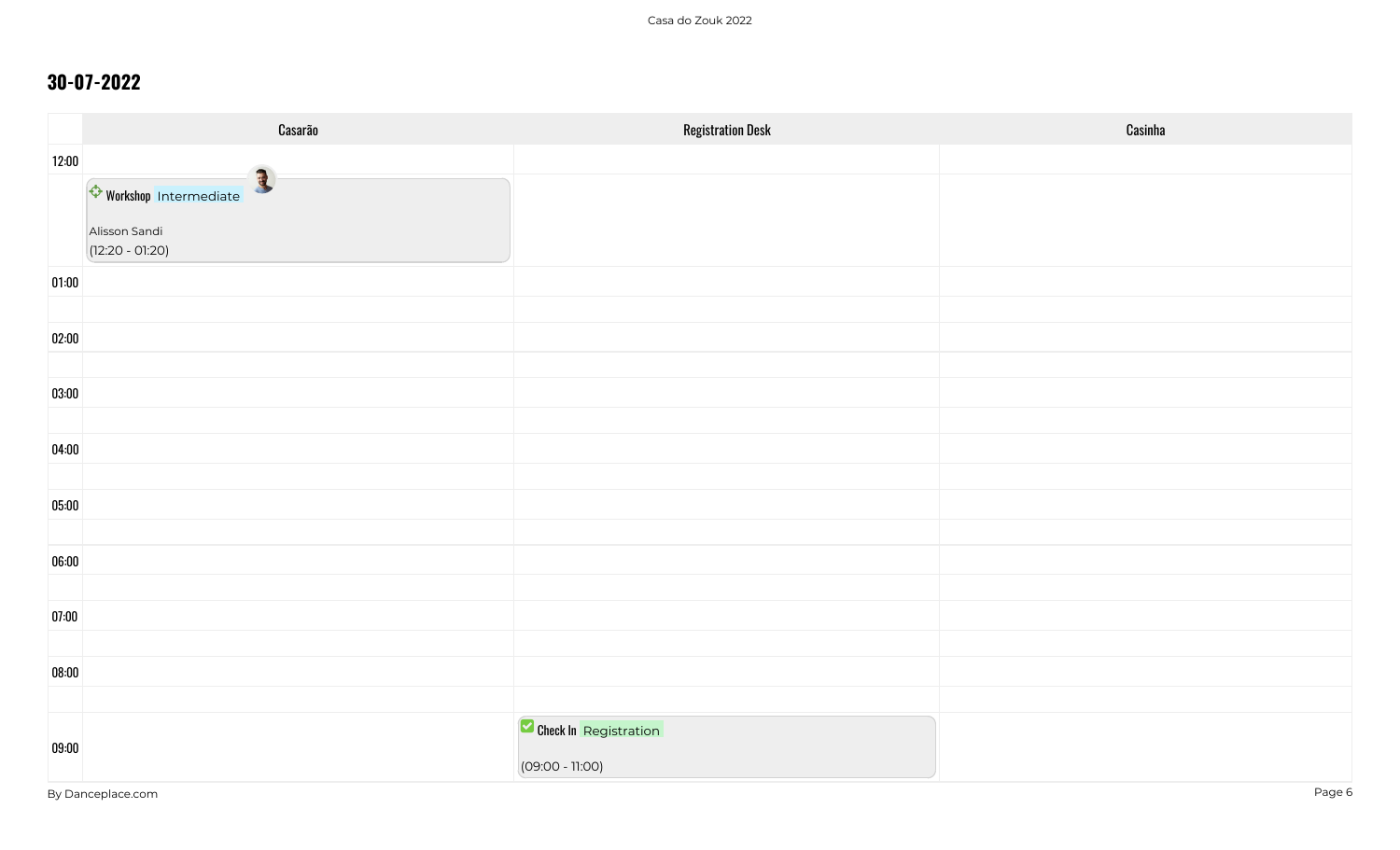|       | Improve your skills in body moves and connection Intermediate<br>10:00 Jorge Peres<br>& Renata Pecanha<br>$(10:00 - 11:00)$ | US<br>Weight transfer exercises and counter balance Advanced<br><b>Becky Crystal</b><br>& Leonardo Neves<br>$(10:00 - 11:00)$ |
|-------|-----------------------------------------------------------------------------------------------------------------------------|-------------------------------------------------------------------------------------------------------------------------------|
| 11:00 |                                                                                                                             |                                                                                                                               |
|       |                                                                                                                             | <b>Workshop</b> Advanced                                                                                                      |
|       |                                                                                                                             | Alisson Sandi<br>$(11:10 - 12:10)$                                                                                            |
| 12:00 |                                                                                                                             |                                                                                                                               |
|       | Qg<br><b>C</b> Elastic connection in motion Intermediate                                                                    | 33<br>Turns and head movement flow Advanced                                                                                   |
|       | Izzy Washington                                                                                                             | Juliana Lima                                                                                                                  |
|       | & Steve Reilly<br>$(12:20 - 01:20)$                                                                                         | & Rafael Pitarello<br>$(12:20 - 01:20)$                                                                                       |
| 01:00 |                                                                                                                             |                                                                                                                               |
|       | <b>V</b> Jack and Jill Novice Jack and Jill                                                                                 |                                                                                                                               |
|       | $(01:30 - 02:00)$                                                                                                           |                                                                                                                               |
| 02:00 |                                                                                                                             |                                                                                                                               |
|       | <b>Y</b> Jack and Jill Intermediate Jack and Jill                                                                           |                                                                                                                               |
|       | $(02:30 - 03:30)$                                                                                                           |                                                                                                                               |
| 03:00 |                                                                                                                             |                                                                                                                               |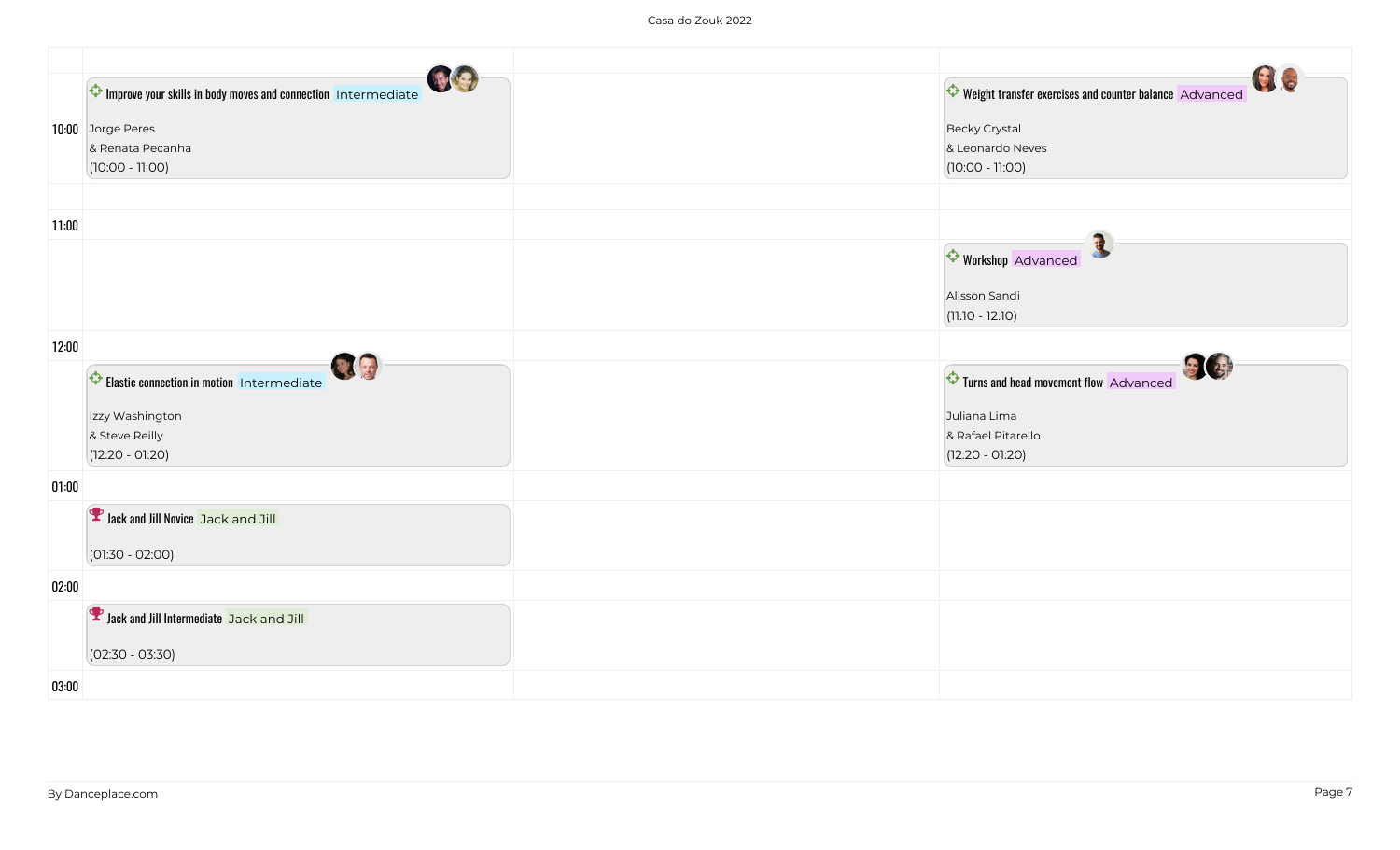|       | BIG                               | <b>BIE</b>                                             |
|-------|-----------------------------------|--------------------------------------------------------|
|       | Travelling movements Intermediate | <b>C</b> Favorite social dance tricks Advanced         |
|       | <b>Becky Crystal</b>              | <b>Kadu Pires</b>                                      |
|       | & Leonardo Neves                  | & Larissa Thayane                                      |
|       | $(03:30 - 04:30)$                 | $(03:30 - 04:30)$                                      |
| 04:00 |                                   |                                                        |
|       |                                   |                                                        |
|       | 同样<br>Flow technique Intermediate | <b>OB</b><br>Linking head movements with flow Advanced |
|       | 05:00 Kayleigh McMullen           | Rachel Kempson                                         |
|       | & Magno Matias                    | & Wesley Silva                                         |
|       | $(04:40 - 05:40)$                 | $(04:40 - 05:40)$                                      |
|       |                                   |                                                        |
|       | Head motion Intermediate          | Balao and Horizontal turns technique combined Advanced |
|       | 06:00 Bruno Ferreira              | Shannon Ring                                           |
|       | & Sarah Evans                     | & Trajano leydet                                       |
|       | $(05:50 - 06:50)$                 | $(05:50 - 06:50)$                                      |
|       |                                   |                                                        |
|       | Floor Trial Tech Rehearsal        | Floor Trial Tech Rehearsal                             |
| 07:00 | $(07:00 - 08:00)$                 | $(07:00 - 08:00)$                                      |
|       |                                   |                                                        |
|       | Dinner Dinner                     | Dinner Dinner                                          |
| 08:00 |                                   |                                                        |
|       | $(08:00 - 09:00)$                 | $(08:00 - 09:00)$                                      |
|       |                                   |                                                        |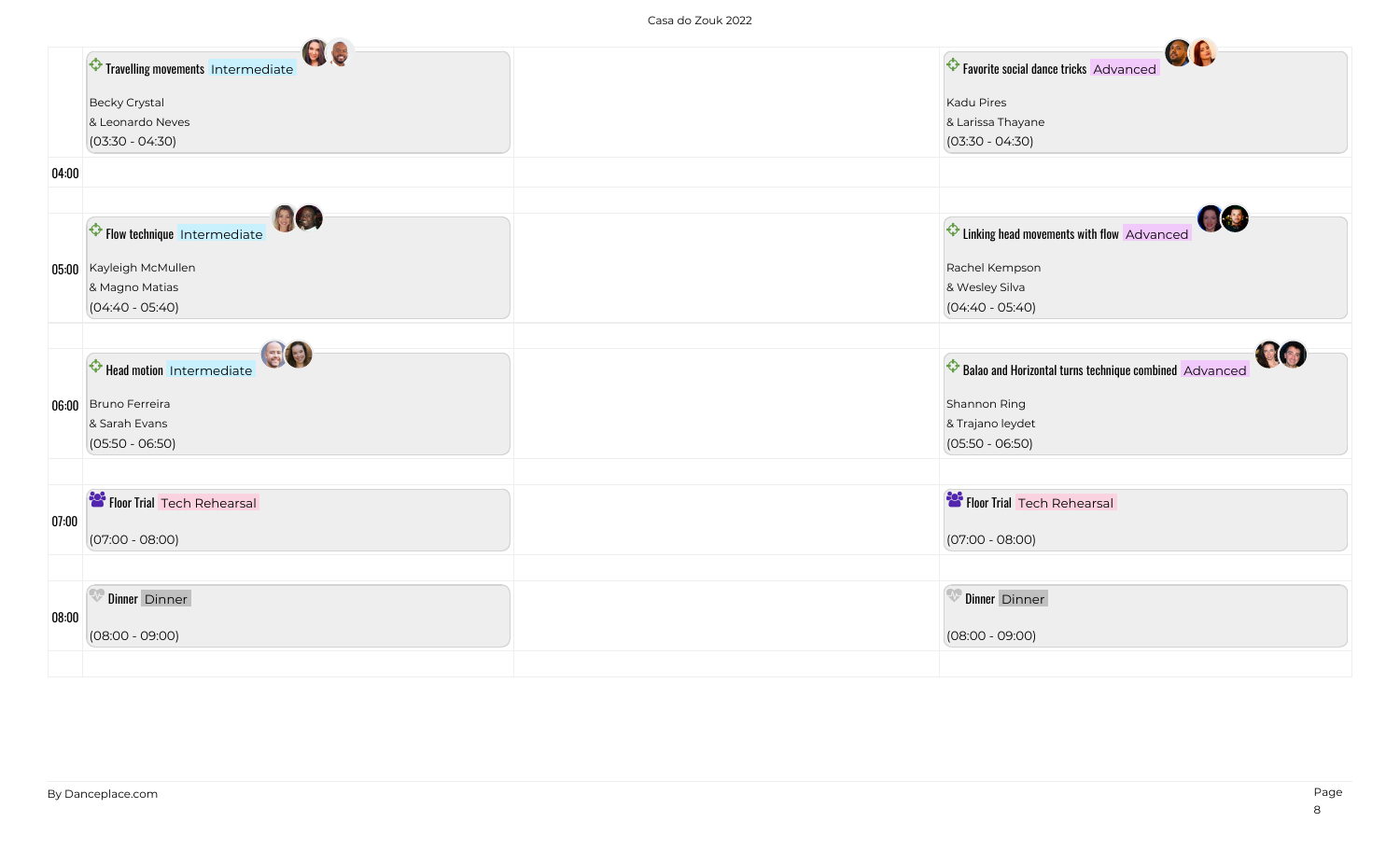|       | The Party <b>Party</b><br>Jimmy Hong<br>09:00 & Jorge Peres<br>& Kadu Pires<br>& Wesley Silva<br>$(09:00 - 05:00)$ |  |
|-------|--------------------------------------------------------------------------------------------------------------------|--|
|       |                                                                                                                    |  |
|       |                                                                                                                    |  |
| 10:00 | Shows Sshow<br>$(10:00 - 11:00)$                                                                                   |  |
|       |                                                                                                                    |  |
|       |                                                                                                                    |  |
| 11:00 |                                                                                                                    |  |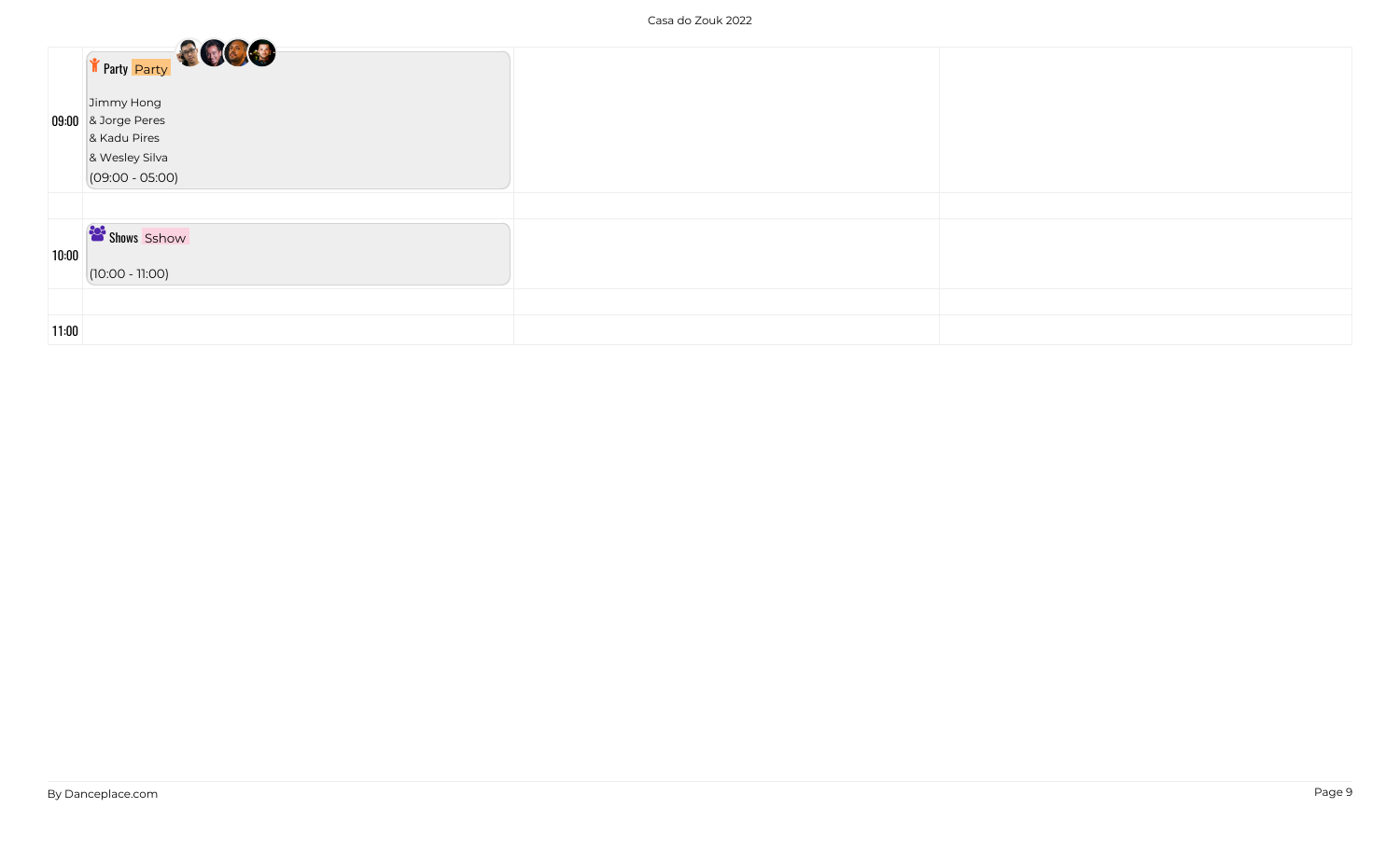|       | Casinha                                                       | Casarão                                              |
|-------|---------------------------------------------------------------|------------------------------------------------------|
|       | 日日<br>Understanding horizontal axis Advanced                  | GO<br>Playful patterns Intermediate                  |
|       | 10:00 Juliana Lima<br>& Rafael Pitarello<br>$(10:00 - 11:00)$ | Bruno Ferreira<br>& Sarah Evans<br>$(10:00 - 11:00)$ |
| 11:00 |                                                               |                                                      |
|       |                                                               |                                                      |
| 12:00 |                                                               |                                                      |
|       | 99<br>Old school style with a modern twist Advanced           | 13<br>Creative Flow Intermediate                     |
|       | Jorge Peres<br>& Renata Pecanha                               | Layssa Liebscher                                     |
|       | $(12:20 - 01:20)$                                             | $(12:20 - 01:20)$                                    |
| 01:00 |                                                               |                                                      |
|       |                                                               | <b>D</b> Jack and Jill Intermediate Jack and Jill    |
|       |                                                               | $(01:30 - 02:30)$                                    |
| 02:00 |                                                               |                                                      |
|       |                                                               | <b>P</b> Jack and Jill Advanced Jack and Jill        |
|       |                                                               | $(02:30 - 03:30)$                                    |
| 03:00 |                                                               |                                                      |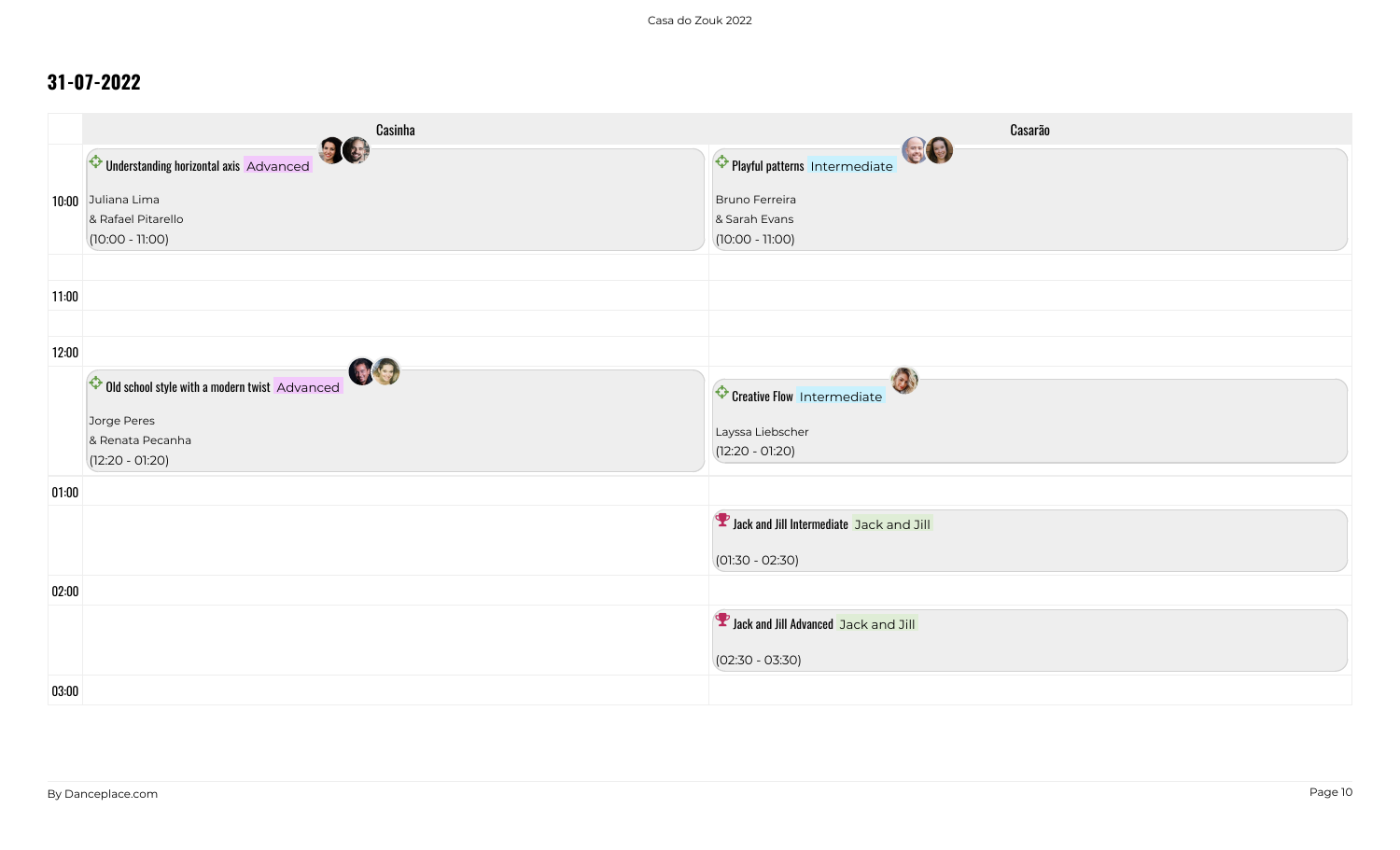Casa do Zouk 2022

|       | 图图                                      | 国务                                                                        |
|-------|-----------------------------------------|---------------------------------------------------------------------------|
|       | Importance of bridge movements Advanced | Simple tips to ground and flow Intermediate                               |
|       | Kadu Pires                              | Heidi Anastasia                                                           |
|       | & Larissa Thayane                       | & Sunny Wo                                                                |
|       | $(03:30 - 04:30)$                       | $(03:30 - 04:30)$                                                         |
| 04:00 |                                         |                                                                           |
|       |                                         |                                                                           |
|       | Smart Speed Advanced                    | NO<br>Playing with Pião Intermediate                                      |
| 05:00 |                                         | Shannon Ring                                                              |
|       | Layssa Liebscher                        | & Trajano leydet                                                          |
|       | $(04:40 - 05:40)$                       | $(04:40 - 05:40)$                                                         |
|       |                                         |                                                                           |
|       | 日日                                      | 图像                                                                        |
|       | <b>Workshop Advanced</b>                | $\bigodot$ Adapt your dance pattern accordingly to the music Intermediate |
|       | 06:00 Becky Crystal                     | Kadu Pires                                                                |
|       | & Leonardo Neves                        | & Larissa Thayane                                                         |
|       | $(05:50 - 06:50)$                       | $(05:50 - 06:50)$                                                         |
|       |                                         |                                                                           |
|       |                                         |                                                                           |
| 07:00 |                                         |                                                                           |
|       |                                         |                                                                           |
| 08:00 |                                         |                                                                           |
|       |                                         |                                                                           |
|       |                                         | Texty Party                                                               |
|       |                                         |                                                                           |
| 09:00 |                                         | Jimmy Hong<br>& Jorge Peres                                               |
|       |                                         | & Kadu Pires                                                              |
|       |                                         | & Wesley Silva                                                            |
|       |                                         | $(09:00 - 03:00)$                                                         |
|       |                                         |                                                                           |
|       |                                         |                                                                           |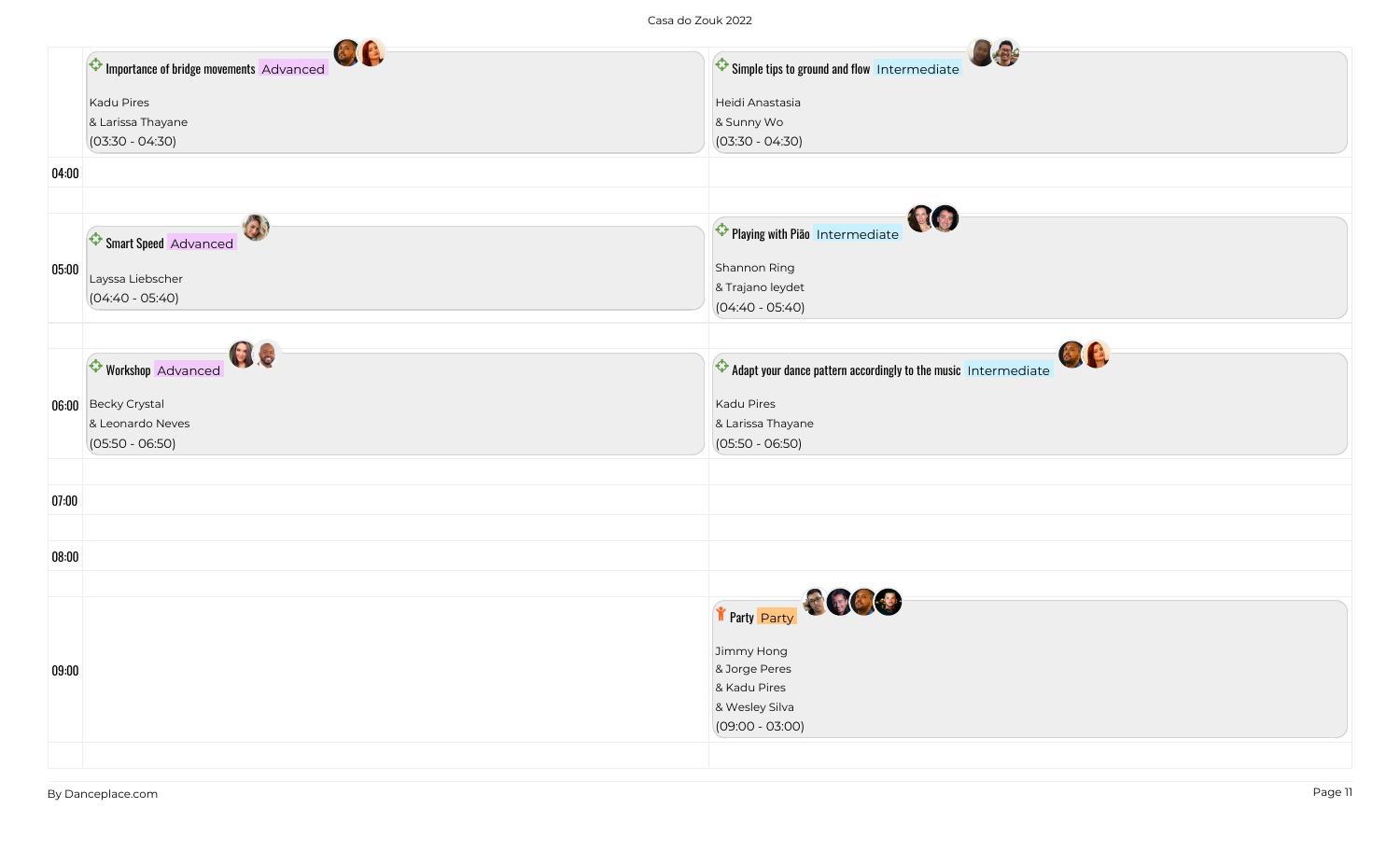$\sim$  $\sim$  $\sim$ 

|       | <b>P</b> All/Star   Champion Jack and Jill Jack and Jill                                                                                                                  |
|-------|---------------------------------------------------------------------------------------------------------------------------------------------------------------------------|
| 10:00 | Alisson Sandi<br>& Becky Crystal<br>& Jorge Peres<br>& Kadu Pires<br>& Larissa Thayane<br>& Layssa Liebscher<br>& Leonardo Neves<br>& Renata Pecanha<br>$(10:00 - 11:00)$ |
| 11:00 | P Awards Awards<br>$(11:00 - 11:30)$                                                                                                                                      |